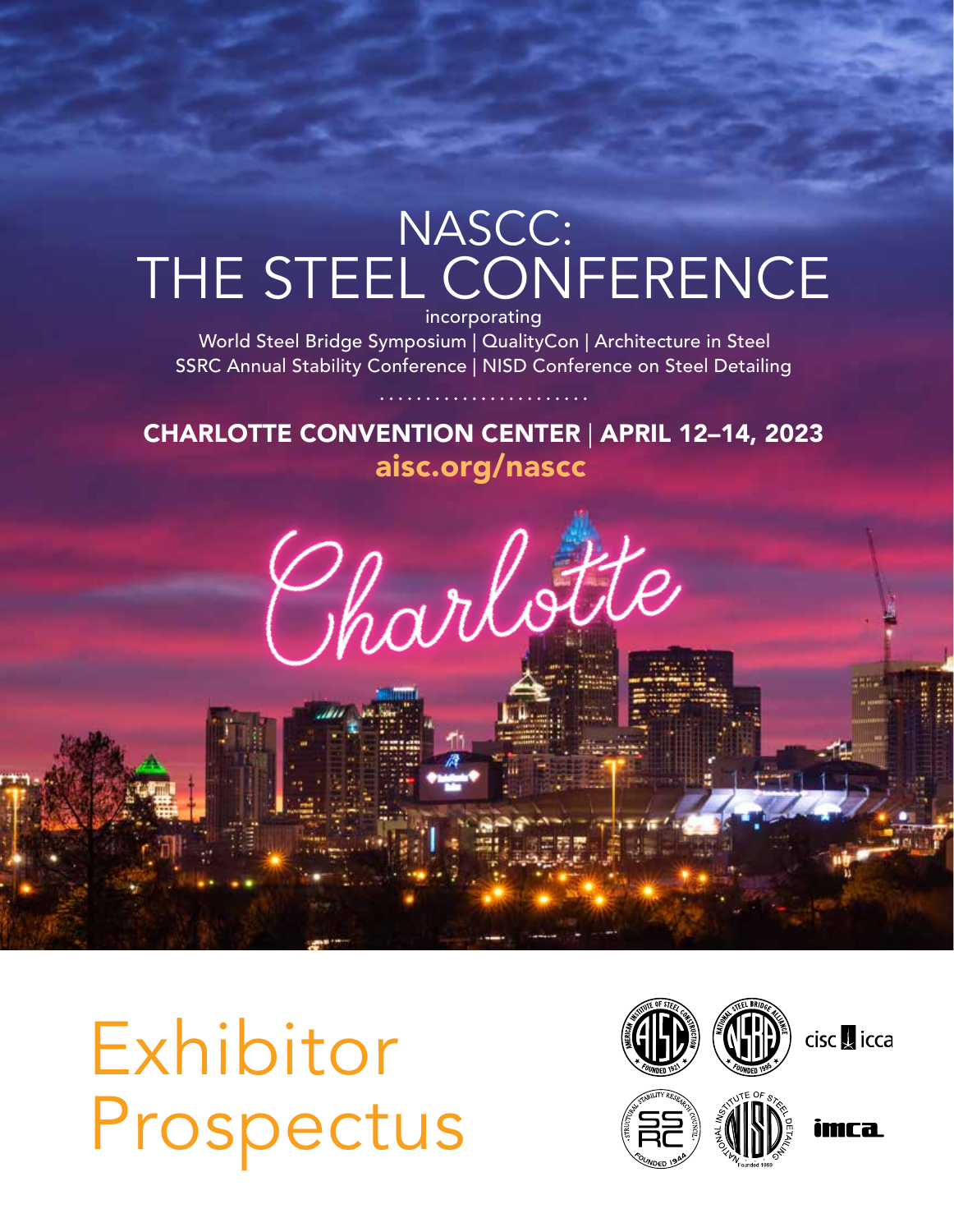# NASCC: THE STEEL CONFERENCE APRIL 12–14, 2023



NASCC: The Steel Conference is an easy and affordable way to reach your target customer. As an exhibitor, you can count on The Steel Conference to deliver up to 5,000 industry professionals—more than any other industry event of its kind.

The Steel Conference exhibit hall is your chance to personally interact with the key decisionmakers in the structural steel industry. When it comes to steel design and construction, these key industry players come to find out what's new, who's got it, and how it can work for them.

Don't be left out. Join other top suppliers and manufacturers in reaching these key industry leaders. Attendees are seeking to maintain a competitive edge for the future—information they can only get at NASCC: The Steel Conference.



It is one of the few trade shows I can directly link new business to every year we've participated."



NASCC has consistently been the best trade show we attend, year in and year out. We get to interact with people who are key to our industry, and get to see some of our customers face to face who live across the country from us. We always walk away with new connections, new customers and a fun experience."

........................................................—QuickFrames

### Exhibitor Benefits

• Exposure to more than 5,000 conference attendees

- Sponsorship opportunities
- Advertising opportunities
- Exhibitor workshop opportunities
- Listing on the conference website (aisc.org/nascc) and link to your company's website
- Listing in advance program (if booth is secured by November 2022)
- Listing and company description in the *Modern Steel Construction* show issue (if booth is secured by Jan. 31, 2022)
- Listing and company description in NASCC: The Steel Conference mobile app
- Three complimentary full exhibitor registrations for the first 100 sq. ft of booth space and one complimentary full exhibitor registration for each additional 100 sq. ft of booth space (includes admittance to Welcome Reception, boxed lunch in exhibit hall on Wednesday and Thursday and access to all technical sessions except short courses)
- Discounted full exhibitor registrations for additional booth personnel
- Complimentary exhibit hall passes for special guests/customers
- Pre- and post-conference list of attendees with email and mailing addresses (Pre-conference lists are sent approximately 30 days prior to show and two weeks prior to show; post-conference lists are sent approximately 45 days following the show.)
- Priority booth selection for next year's show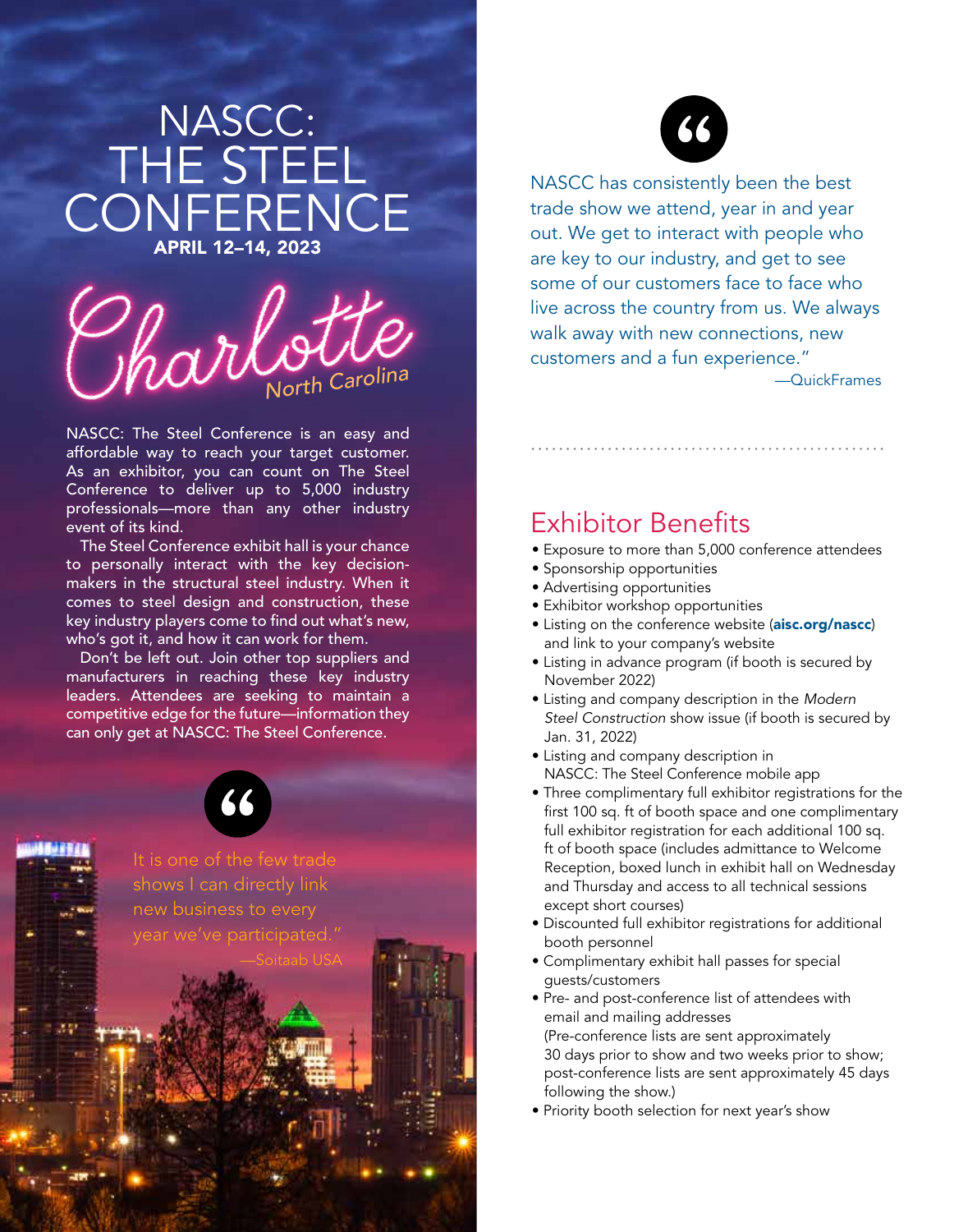### About the Exhibit Hall **All and Australian Conference** of the Second Second Second Second Second Second Second Second Second Second Second Second Second Second Second Second Second Second Second Second Second Second Second Level 1 | Halls A–C1 | Charlotte Convention Center



### Rental Rates

| <b>Members</b>         | 800 sq. ft & more<br>\$13.75                                               | \$18.50<br>800 sq. ft & more<br>\$14.50                            |
|------------------------|----------------------------------------------------------------------------|--------------------------------------------------------------------|
| Non-<br><b>Members</b> | <b>before 3.25.22</b><br>Up to 799 sq. ft.<br>\$23.75<br>800 sq. ft & more | after 3.25.22<br>Up to 799 sq. ft.<br>\$24.75<br>800 sq. ft & more |

- Prices listed are per sq. ft and USD.
- There is a \$100 charge for each exposed corner.
- To reserve space prior to Sept. 30, 2022, a non-refundable deposit equal to 25% of exhibit space's total cost is due with the contract and the remaining balance is due by Sept. 30, 2022.
- To reserve space after Sept. 30, 2022, 100% payment is due with the contract.

#### Standard Booth Equipment

Each standard (in line) booth includes:

- 8-ft-high back drape
- 3-ft-high side drapes
- A company identification sign (7 in. × 44 in.) will include the company name and booth number *Exhibitors are required to, and are responsible for, carpeting their entire booth space.*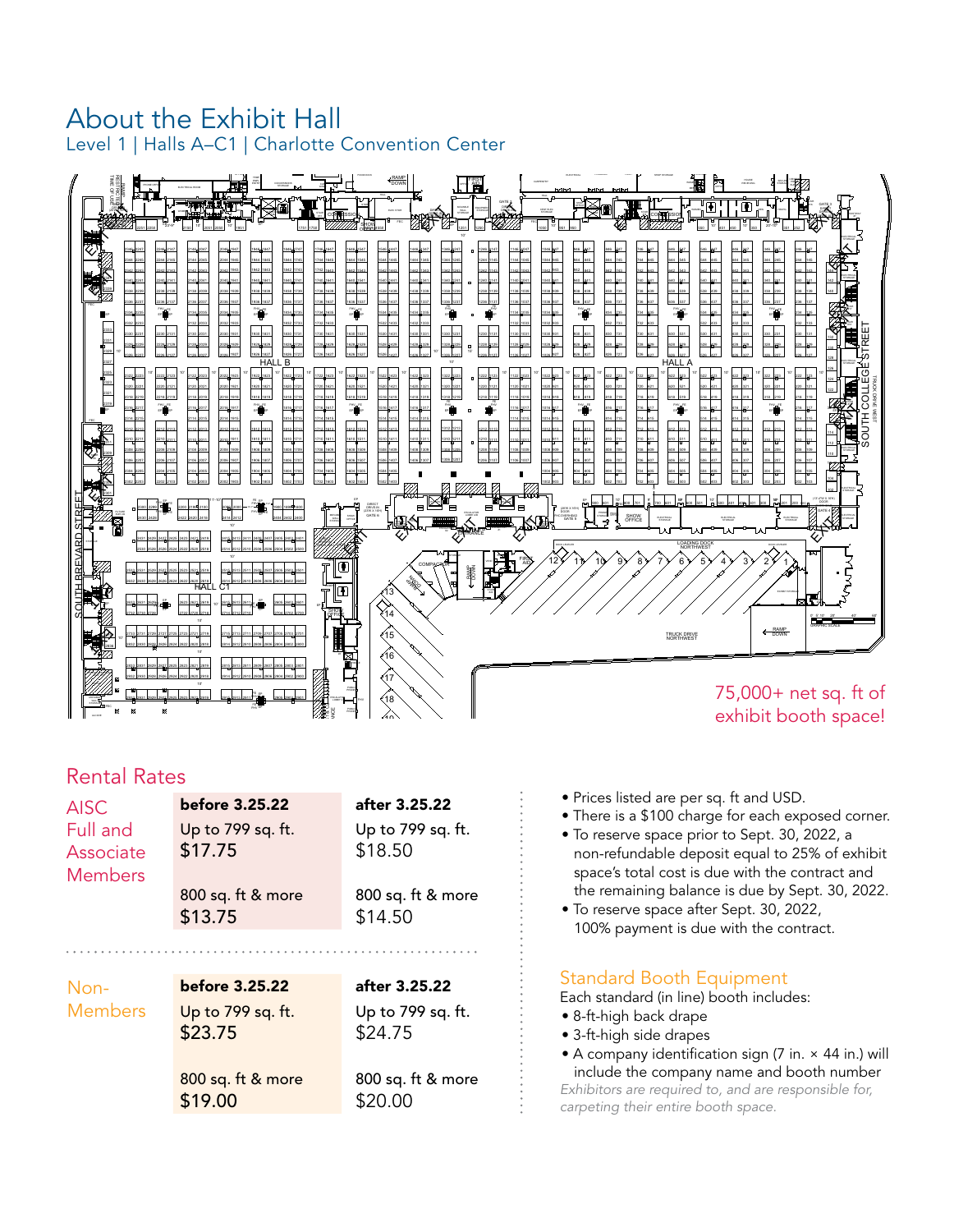#### Membership Discount

AISC Full and Associate Members receive a 25% discount on booth rates. For membership information, contact Eliot Jenkins: 312.670.5409 | jenkins@aisc.org

#### Exhibitor Service Manual

A comprehensive Exhibitor Service Manual will be emailed to all paid exhibitors in January 2023. This manual will include information on show rules and regulations, exhibit installation and dismantling, shipping, and booth products and services plus order forms.



NASCC is a great networking opportunity with a vast cross-section of clientele." —Taylor Devices, Inc.

## Attendance Demographics

based on post-registration figures from 2019



66

We are a long-time exhibitor at NASCC and find great value in attending every year. It is a wonderful opportunity to connect with our current customers and partners, as well as build new relationships. Additionally, as the industry continues to evolve technologically, attending NASCC allows us to be informed about and adapt to these advancements and ever-changing market conditions. Attending this show every year is a must."

—SDS2

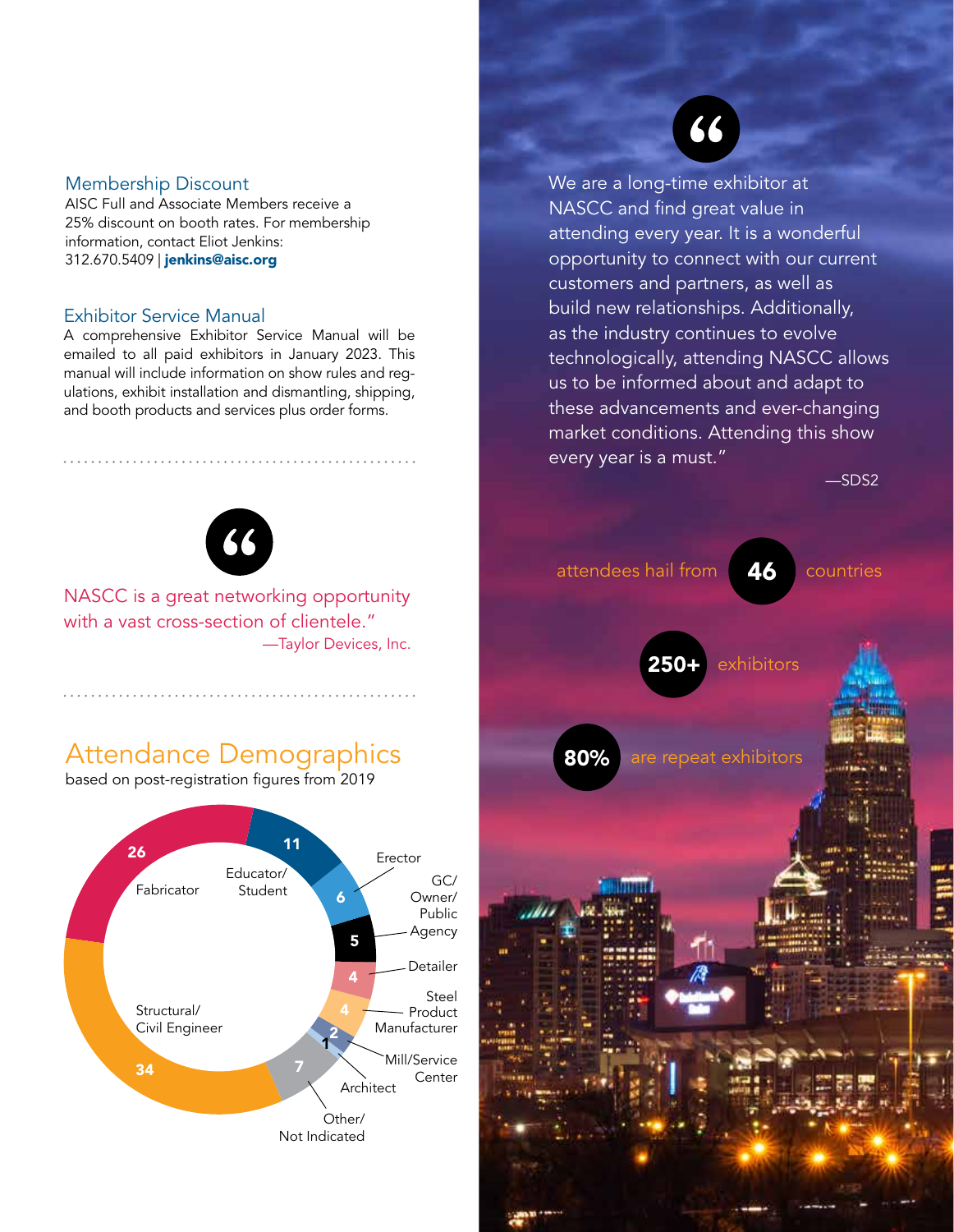### 2022 Exhibitors

Abrafast.com / The Blind Bolt Co. Advance Tools LLC AFF Design Services Inc Agen – Robotic Structural Steel Assembler AGT Robotics AKYAPAK USA Albina Co. Inc. Allegheny Coatings Allied Machine & Engineering American Galvanizers Association American Institute of Steel Construction (AISC) American Punch Company American Steel<br>Detailing, LLC American Welding Society Anatomic Iron Steel Detailing Applied Bolting <sup>'</sup> Technology, Inc.<br>ArcelorMittal **International** Armatherm Association of Women in the Metal Industries Atema Inc. ATF WORLD Inc. Atlas Tube, A Division of Zekelman Industries ATP Automated Layout Technology LLC AZZ Metal Coatings Baco Enterprises Inc. Bamal Fastener Corporation Beamcut Systems / Machitech Automation Bend-Tech Bentley Systems, Incorporated Birmingham Fastener Birmingham Rail & Locomotive Blair Corporation Bluebeam Inc. Brown Strauss Steel Bryzos Bull Moose Tube Company CADeploy, Inc. CAMBCO, Inc. Canam Group Carhartt Company Gear Cascade Nut and<br>Bolt Company Cast Connex Corporation C-BEAMS Cerbaco Ltd. Chicago Clamp Company Chicago Metal Rolled Products

Cleveland City Forge Cleveland Punch & Die Co. Columbia Safety and Supply Combilift USA CommercePayments COMSLAB **Controlled** Automation, Inc. Copper State Bolt & Nut Co. CoreBrace, LLC CSC – Canam Steel Corporation Cutting Edge Steel & Stair CWB Group DACS, Inc. Daito Seiki Co., LTD Dale Fastener Supply Damptech USA Danny's Construction Company, LLC DBM VirCon DEICON Delta Steel, Inc. DGS Technical Services, Inc. Dlubal Software, Inc. DOT Quality Services DuraFuse Frames EDSCO Fasteners Electro-Mechanical Integrators, Inc. Endproc Technical Services Inc. Enidine Ercolina – CML USA, Inc. Exact Detailing Fabreeka International, Inc. Fabricators & Manufacturers Association FabStation by Eterio Realities FATZER AG Fenagh Engineering & Testing FICEP Corporation Fontana Fasteners, Inc. Freedom Tools LLC Control Systems Gerdau Girder-Slab Technologies, LLC GIZA Graitec Grating Fasteners Greenbrook Engineering **Services** GRM Custom Products Grupo Cano GWY, LLC Haydon Bolts, Inc. Hercules Bolt Company

HEXAGON Hilti Inc. HI-Q DESIGN INC Holloway Houston, Inc. Holloway Steel Services HRV Conformance Verification Associates, Inc. **HYTORC** IAPMO Uniform Evaluation Service IDEA StatiCa US LLC Ideal Contracting IES, Inc. IKG Infasco Informed Infrastructure InfoSight Corporation Infra-Metals Co. Ingenia Design Services / CSD Services International Design Services, Inc. Ironworkers / IMPACT IRyS Global Inc. J. B. Long, Inc. JH Botts LLC JMT Consultants Inc. Kinetic Cutting Systems, Inc. Kobelco Welding of America, Inc. Kottler Metal Products, Inc. KTA-Tator LAP Laser LLC Lapeyre Stair LARSA, Inc. LeJeune Bolt Company Lichtgitter USA Lincoln Electric Company Lincoln Electric Cutting Solutions Lindapter Linders Specialty Company, Inc. Lion Lumber LNA Solutions Lohr Structural Fasteners, Inc. LS Industries LTC, Inc. LUSAS Mac-Tech MAGNA Lifting Products, Inc. Magni Group, Inc. Magni Telescopic **Handlers** Manni Green Tech USA Inc. Maruichi Leavitt Pipe And Tube Matthews Marking Systems Max Weiss Co., LLC McCann Equipment Ltd. MCL Hangers, LLC

McLaren Engineering Group Meyer Borgman Johnson Miller Electric Mfg LLC Miner Grating Systems, a Powerbrace Company MiTek (previously SidePlate Systems) *Modern Steel Construction*  magazine MOLD-TEK Technologies Inc. National Institute of Steel Detailing, Inc. National Steel Bridge Alliance New Castle Stainless Plate New Millennium Building Systems Nickel Institute / IMOA Nitto Kohki U.S.A., Inc. Nucor – Beam Mill Group Nucor – Corporation Nucor – Fastener Division Nucor – Plate Mill Group Nucor Skyline Nucor Tubular Products Nucor Vulcraft/ Verco Group Ocean Machinery, Inc. Ohio Gratings, Inc. OpenBrIM Platform OTH – Remote Controlled Hooks Ovation Services LLC P2 Programs Pacific Stair Corporation Pan Gulf Technologies Pvt. Ltd. Paramount Roll and Forming, Inc. PDM STEEL Peddinghaus Corporation Power of Design Group, LLC PPG Protective & Marine Coatings Prodevco Robotic<br>Solutions Inc. Project + Quality **Solutions** Qnect LLC Qualis Solutions, LLC Quality Emphasis Steel Solutions Pvt Ltd. QuickFrames USA R.J. Watson, Inc. Radley LLC REX Engineering Group RISA Safehold Consulting, LLC Scougal Rubber Corp SDS2 SE University by SE Solutions, LLC Seismic Bracing Company Shandong Hanpu Machinery Industrial Co., LTD

Sherwin-Williams Protective and Marine Shop Data Systems, Inc. Short Span Steel Bridge Alliance Simpson Strong-Tie Co. Skidmore-Wilhelm SKM Industries, Inc. SLIPNOT SNC Engineering, Inc. Soitaab USA Inc South Atlantic Galvanizing SRG Onesource LLC St. Louis Screw & Bolt Stainless Structurals America Steel and Pipe Supply Steel Deck Institute Steel Dynamics Long Products Group Steel Erection Bid Wizard Steel Erectors Association of America Steel Founders' Society of America Steel Joist Institute Steel Plate Steel Plus Network Steel Projects Corp. Steel Tek Unlimited Steel Tube Institute Structural Stability Research Council STRUMIS LLC **STRUZON** Technologies Inc. Stubbs Engineering, Inc. SY Stairs Taylor Devices, Inc. Techflow Inc. Tectonix Steel, Inc. Terracon Consultants, Inc. TFe Connection Nr. America Thermal Spray Depot Tnemec Company, Inc. Totten Tubes, Inc. Trilogy Machinery, Inc. **Trimble** Triple S Steel Holdings/ **IntselSteel** TurnaSure, LLC V & S Galvanizing Valmont Coatings Valmont Structures Virtek Vision Voortman Steel Group Voss Engineering, Inc. Whiteboard Technologies Pvt. Ltd. Würth Construction Services Würth MRO, Safety, & Metalworking X Steel Detailing